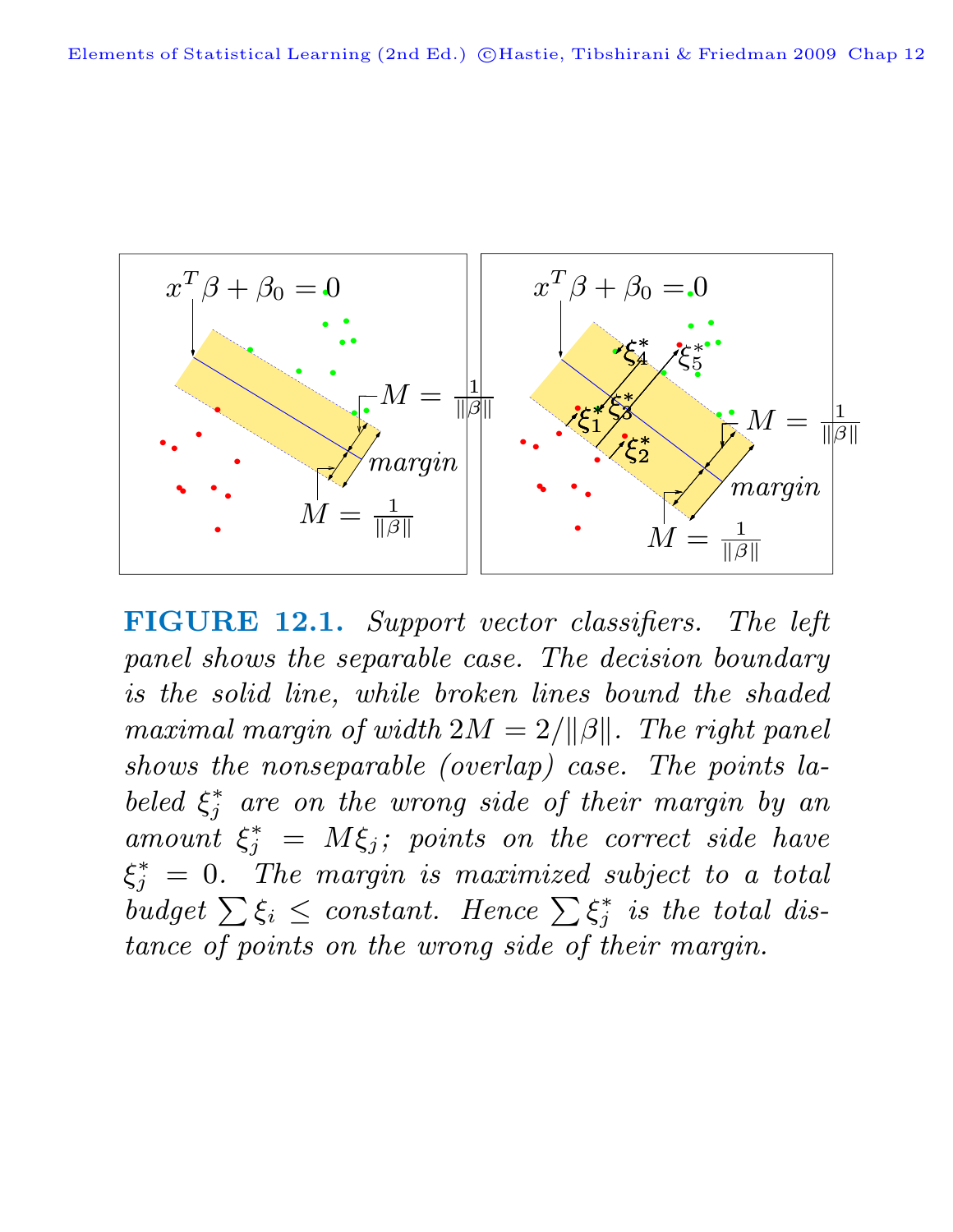

**FIGURE 12.2.** The linear support vector boundary for the mixture data example with two overlapping  $l_{\text{max}}$  for two different values of  $\alpha$  . The local on line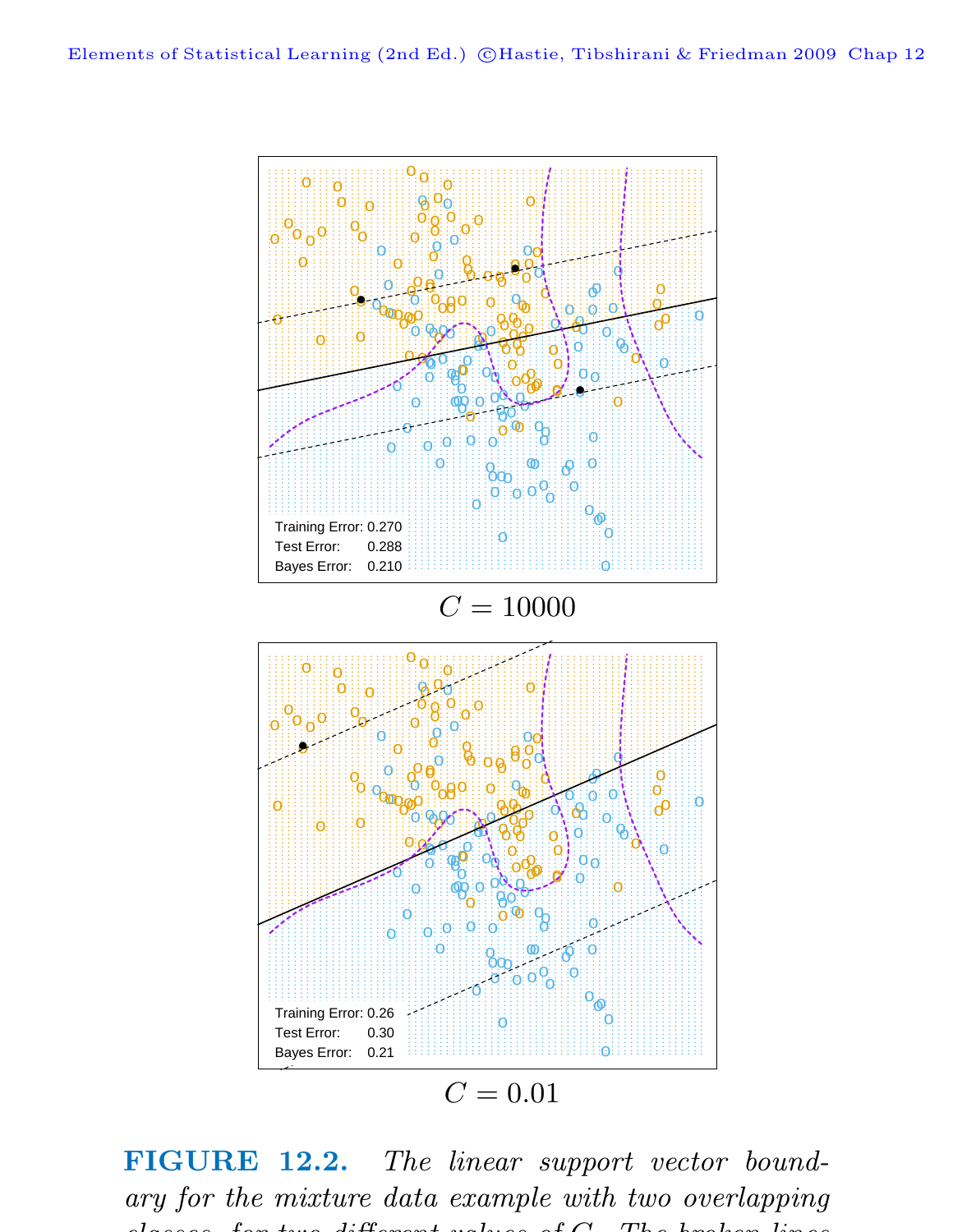

SVM - Degree-4 Polynomial in Feature Space

SVM - Radial Kernel in Feature Space



**FIGURE 12.3.** Two nonlinear SVMs for the mixture data. The upper plot uses a 4th degree polynomial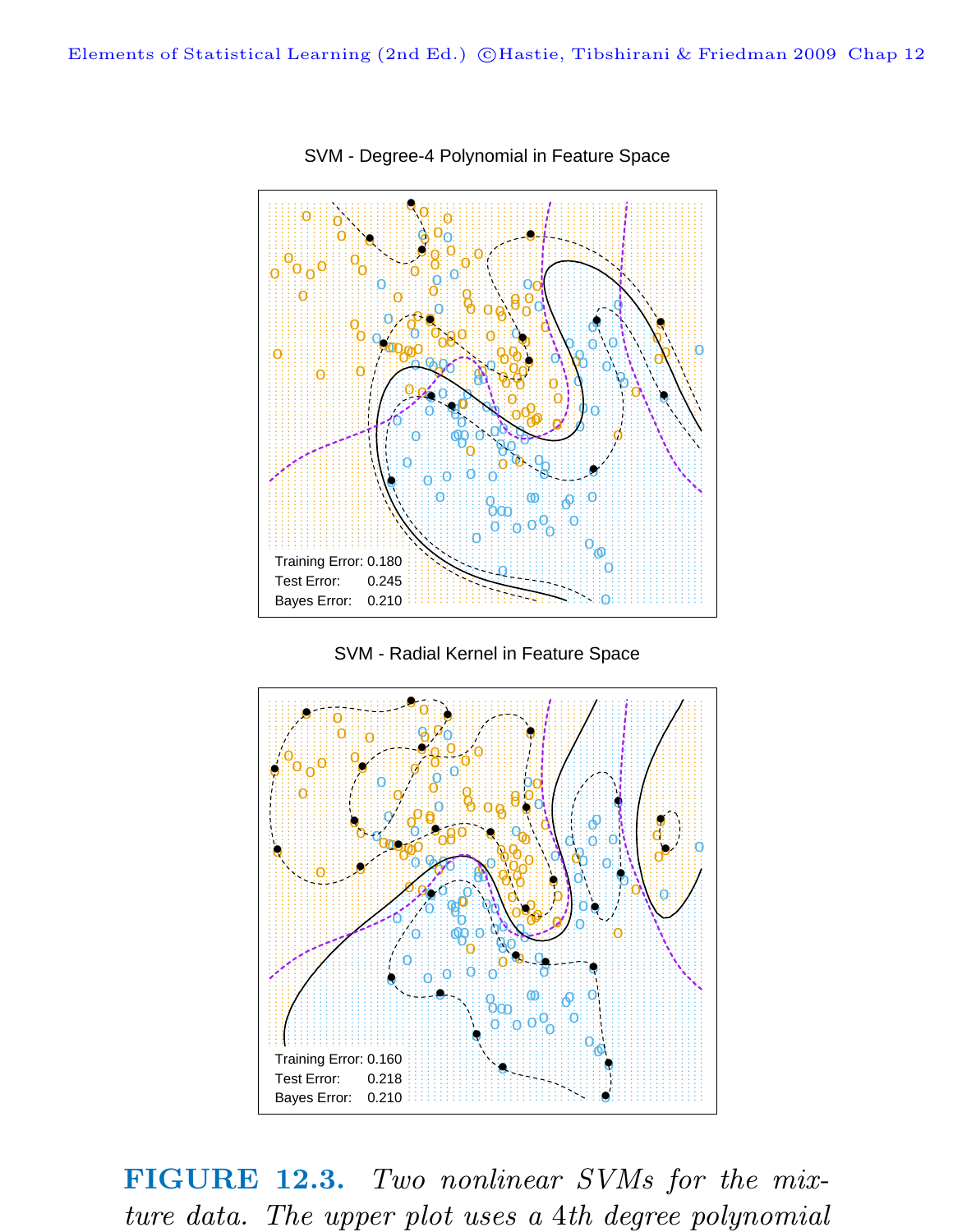

**FIGURE 12.4.** The support vector loss function (hinge loss), compared to the negative log-likelihood loss (binomial deviance) for logistic regression, squared-error loss, and a "Huberized" version of the squared hinge loss. All are shown as a function of yf rather than f, because of the symmetry between the  $y = +1$  and  $y = -1$  case. The deviance and Huber have the same asymptotes as the SVM loss, but are rounded in the interior All are scaled to have the limiting left-tail slope  $of-1$ .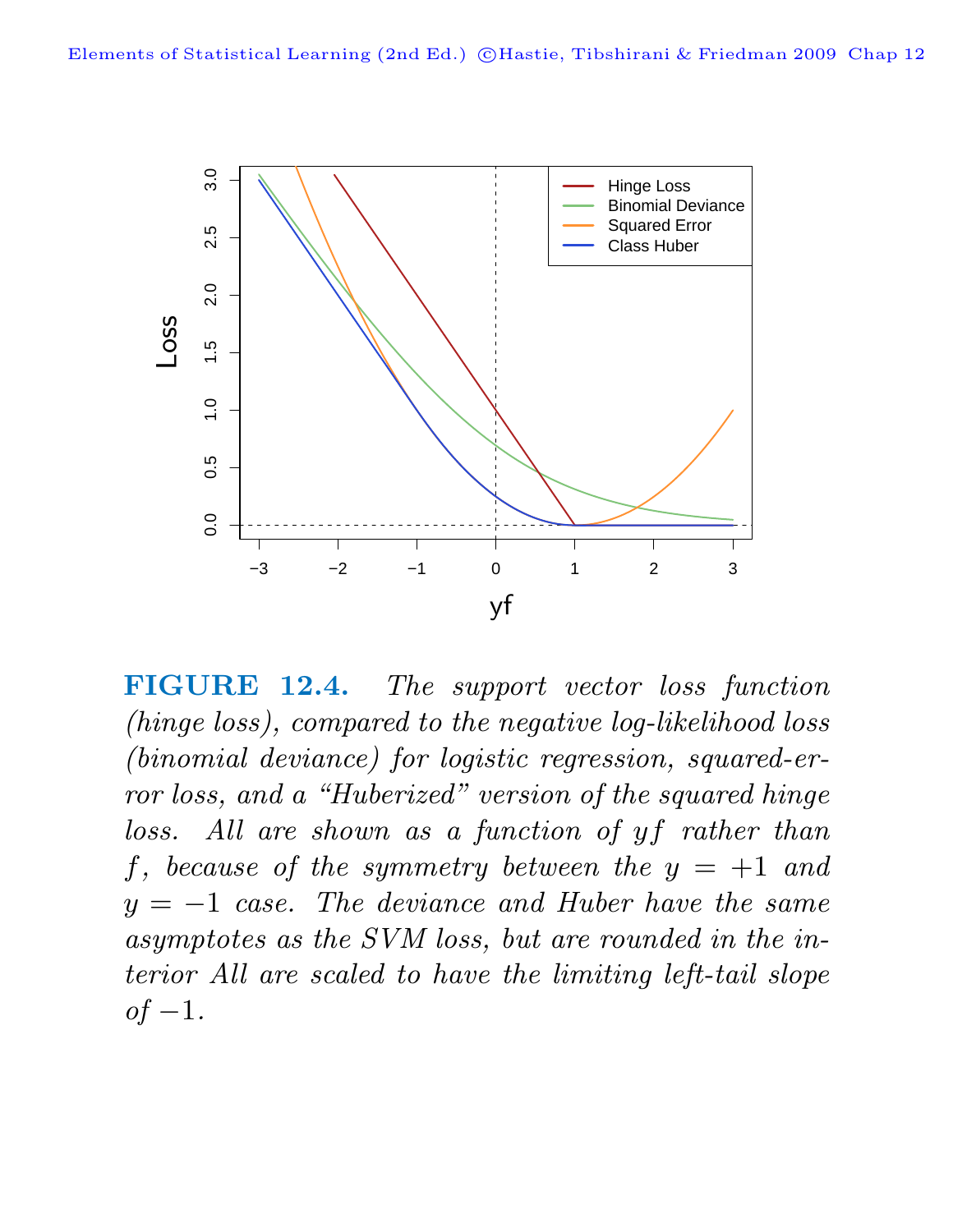

## LR - Degree-4 Polynomial in Feature Space





FIGURE 12.5. The logistic regression versions of the SVM models in Figure 12.3, using the identical kernels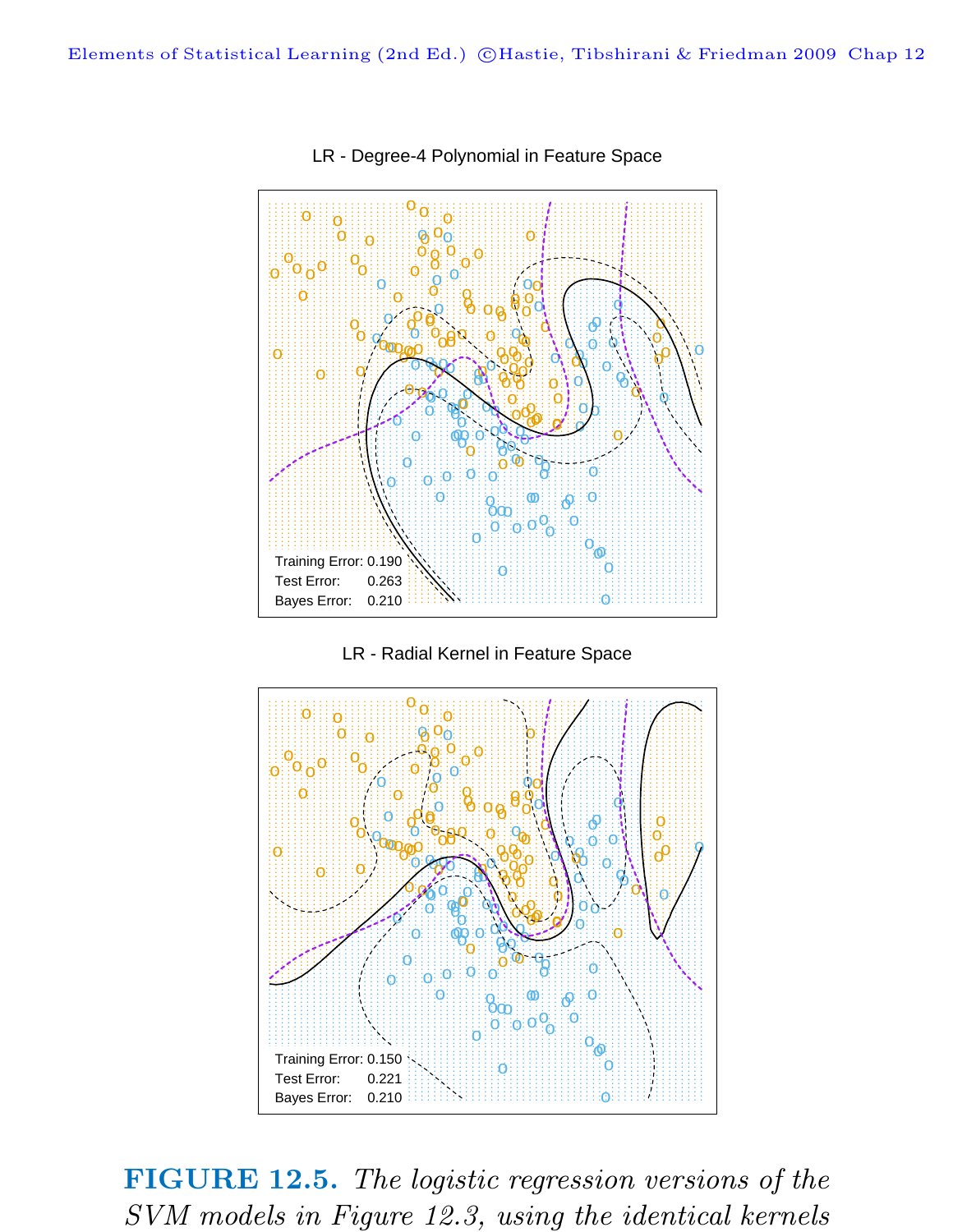

**FIGURE 12.6.** Test-error curves as a function of the cost parameter C for the radial-kernel SVM classifier on the mixture data. At the top of each plot is the scale parameter  $\gamma$  for the radial kernel:  $K_{\gamma}(x, y) = \exp(-\gamma ||x - y||^2)$ . The optimal value for C depends quite strongly on the scale of the kernel. The Bayes error rate is indicated by the broken horizontal lines.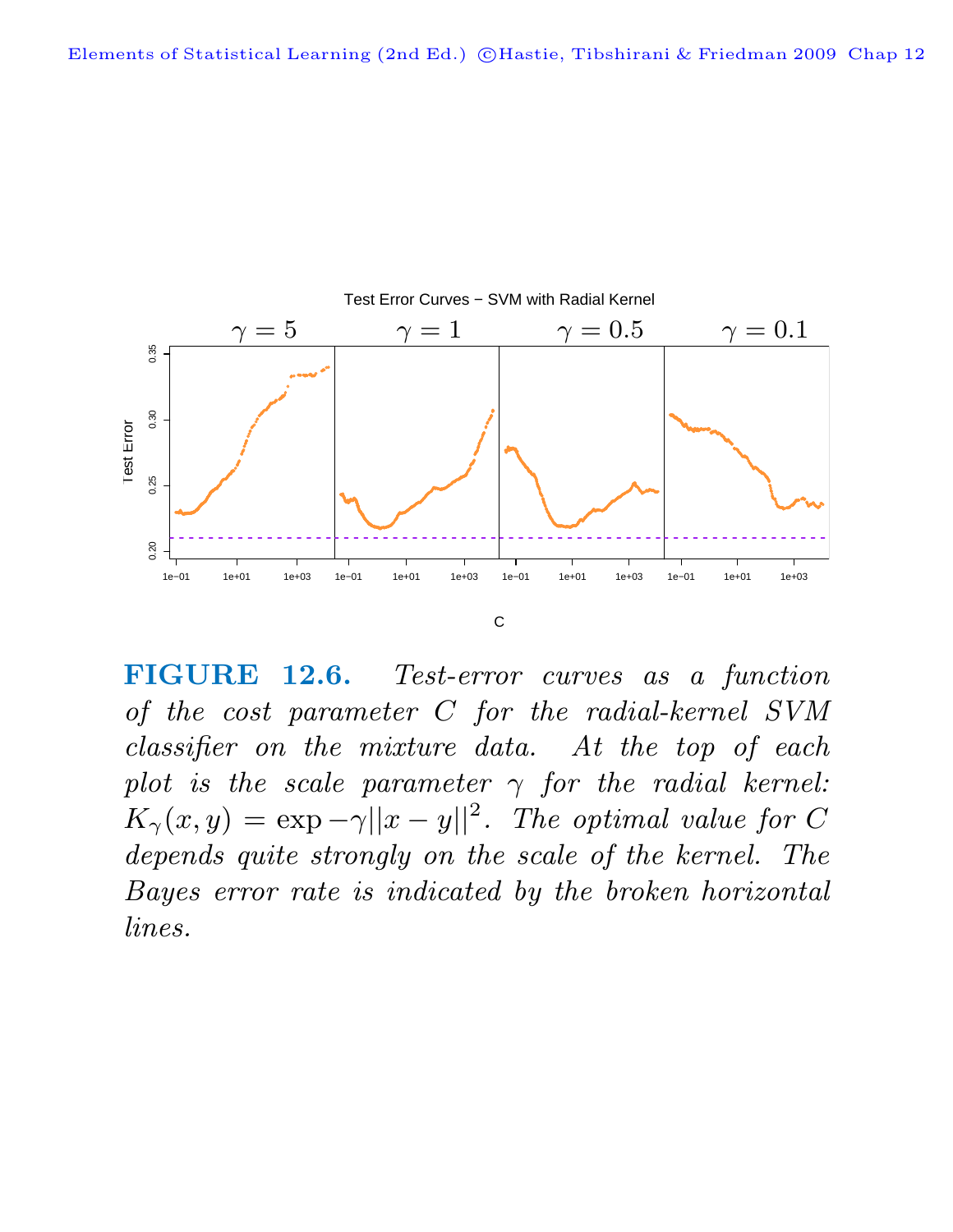

**FIGURE 12.7.** A simple example illustrates the SVM path algorithm. (left panel:) This plot illustrates the state of the model at  $\lambda = 0.05$ . The "+1" points are orange, the "−1" blue.  $\lambda = 1/2$ , and the width of the soft margin is  $2/||\beta|| = 2 \times 0.587$ . Two blue points  $\{3, 5\}$ are misclassified, while the two orange points {10, 12} are correctly classified, but on the wrong side of their margin  $f(x) = +1$ ; each of these has  $y_i f(x_i) < 1$ . The three square shaped points  $\{2, 6, 7\}$  are exactly on their margins. (right panel:) This plot shows the piecewise linear profiles  $\alpha_i(\lambda)$ . The horizontal broken line at  $\lambda = 1/2$  indicates the state of the  $\alpha_i$  for the model in the left plot.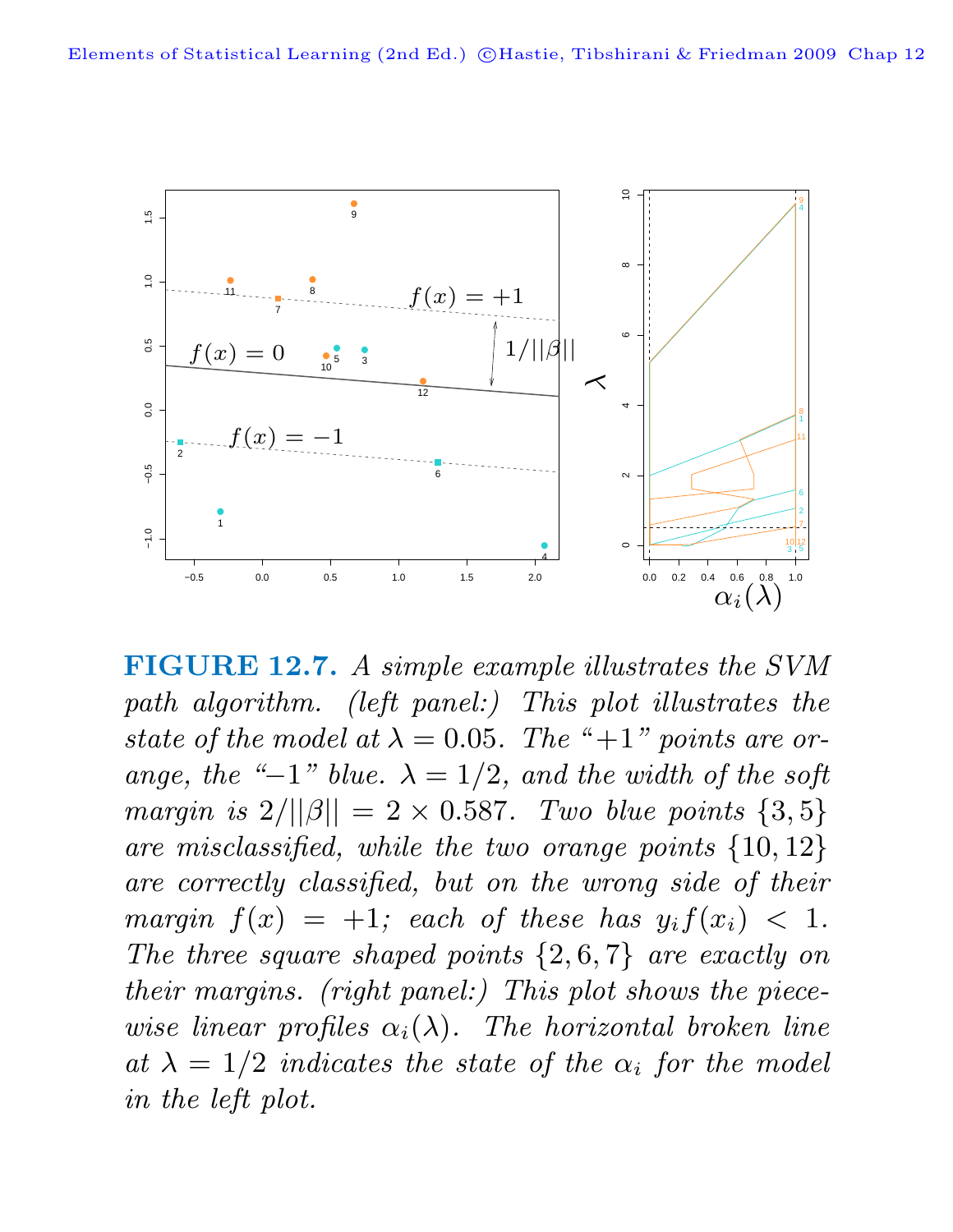

**FIGURE 12.8.** The left panel shows the  $\epsilon$ -insensitive error function used by the support vector regression machine. The right panel shows the error function used in Huber's robust regression (blue curve). Beyond |c|, the function changes from quadratic to linear.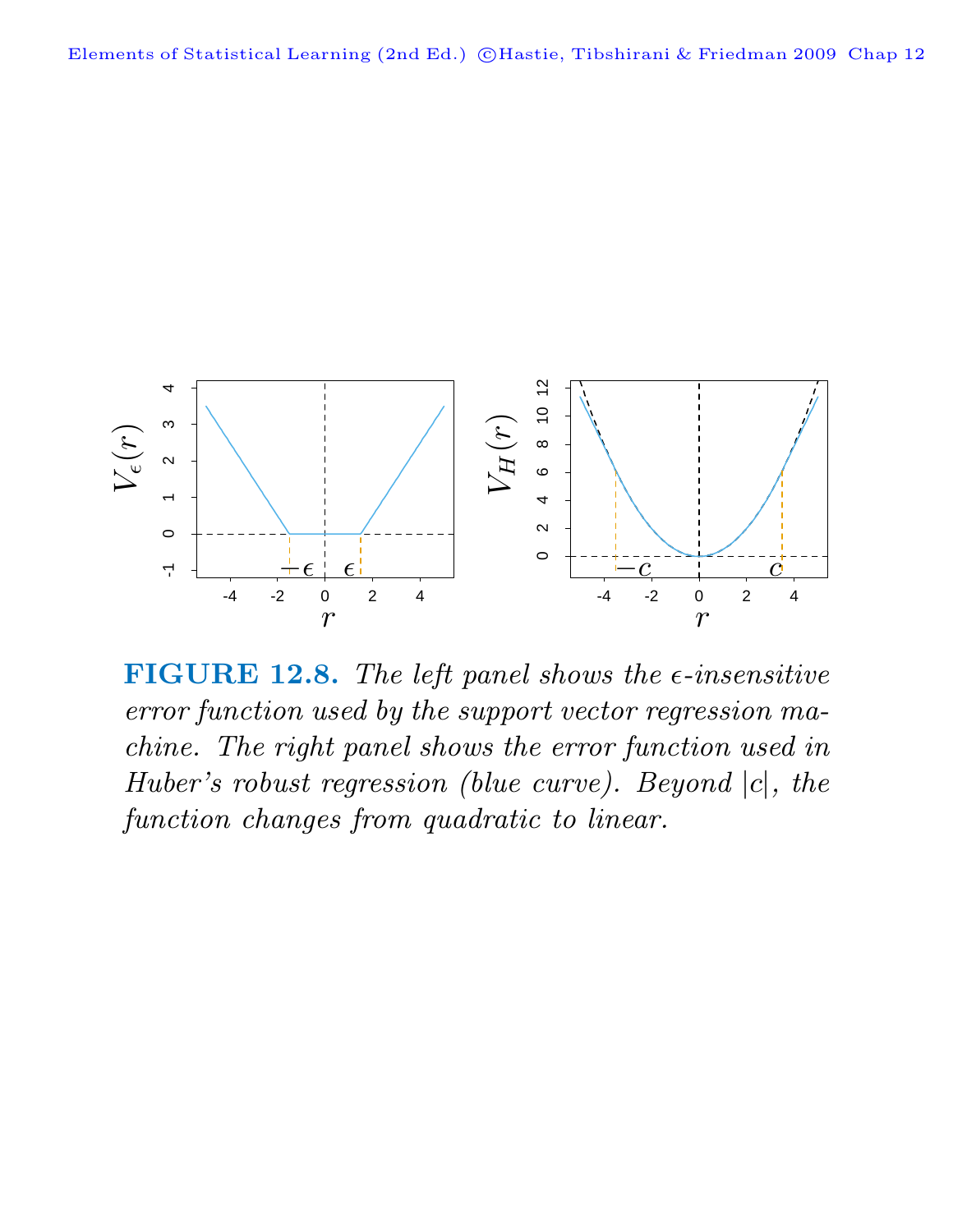

**FIGURE 12.9.** The data consist of 50 points generated from each of  $N(0, I)$  and  $N(0, \frac{9}{4}I)$ . The solid black ellipse is the decision boundary found by FDA using degree-two polynomial regression. The dashed purple circle is the Bayes decision boundary.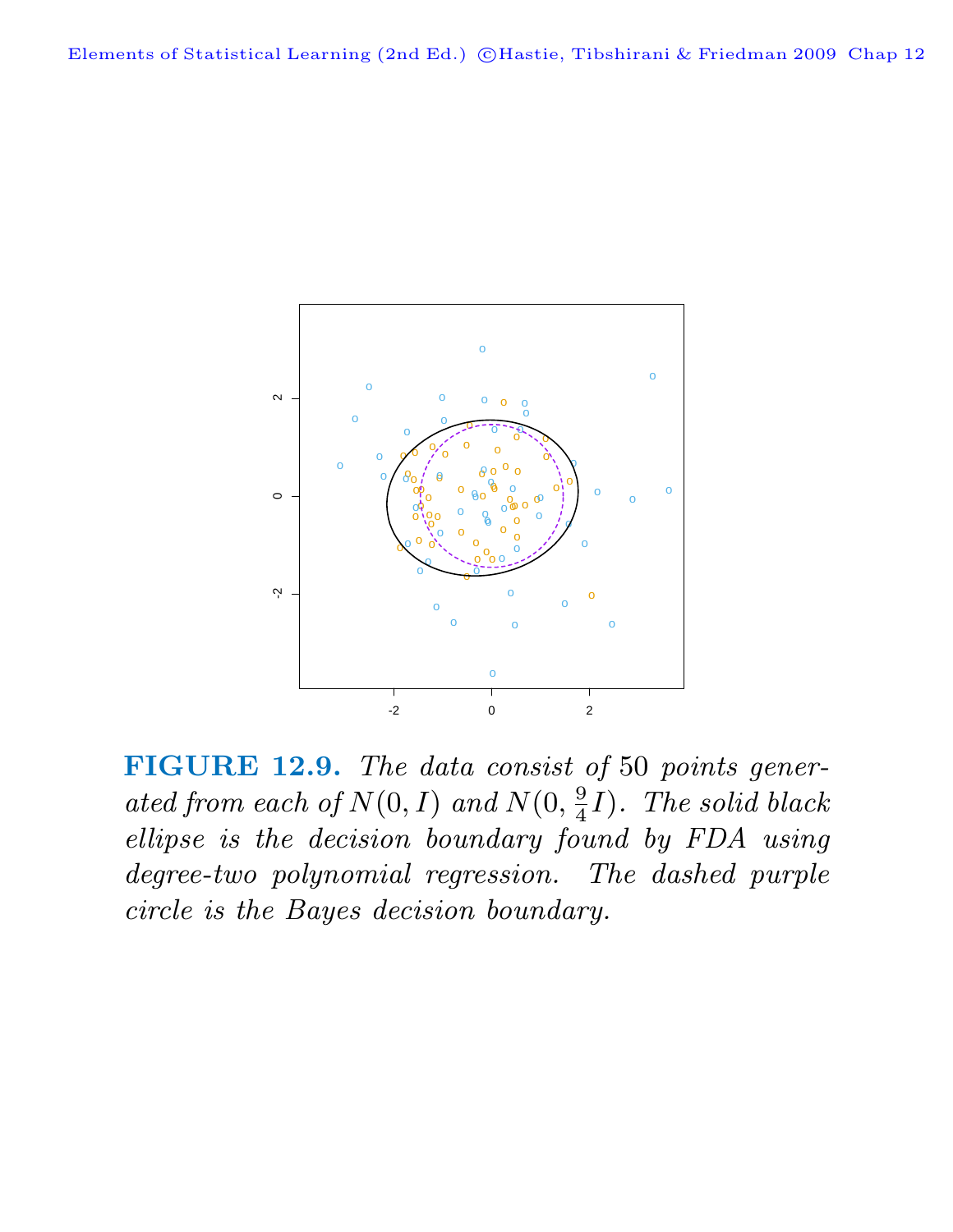

Coordinate 1 for Training Data

Coordinate 1 for Training Data

**FIGURE 12.10.** The left plot shows the first two LDA canonical variates for the vowel training data. The right plot shows the corresponding projection when FDA/BRUTO is used to fit the model; plotted are the fitted regression functions  $\hat{\eta}_1(x_i)$  and  $\hat{\eta}_2(x_i)$ . Notice the improved separation. The colors represent the eleven different vowel sounds.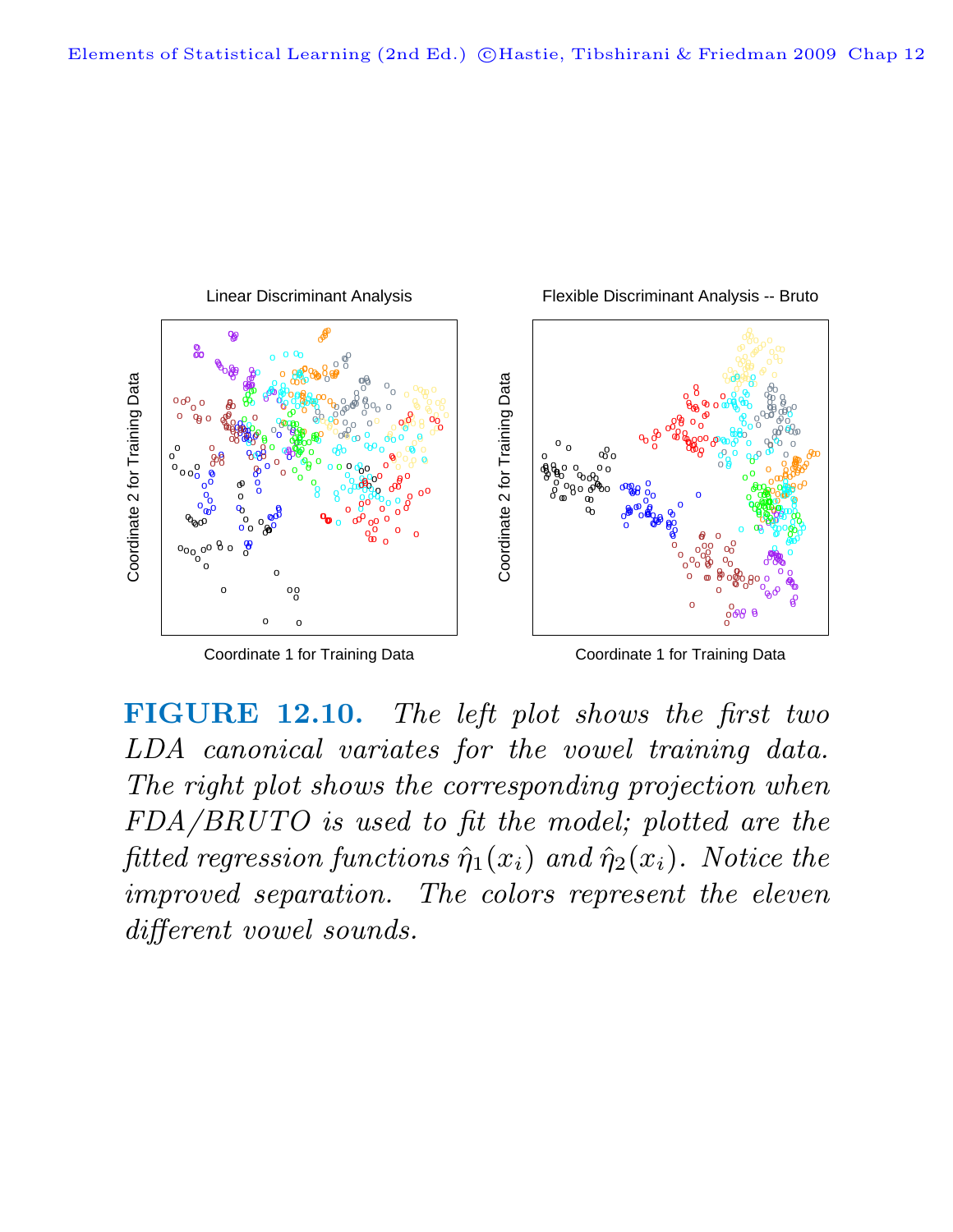

**FIGURE 12.11.** The images appear in pairs, and represent the nine discriminant coefficient functions for the digit recognition problem. The left member of each pair is the LDA coefficient, while the right member is the PDA coefficient, regularized to enforce spatial smoothness.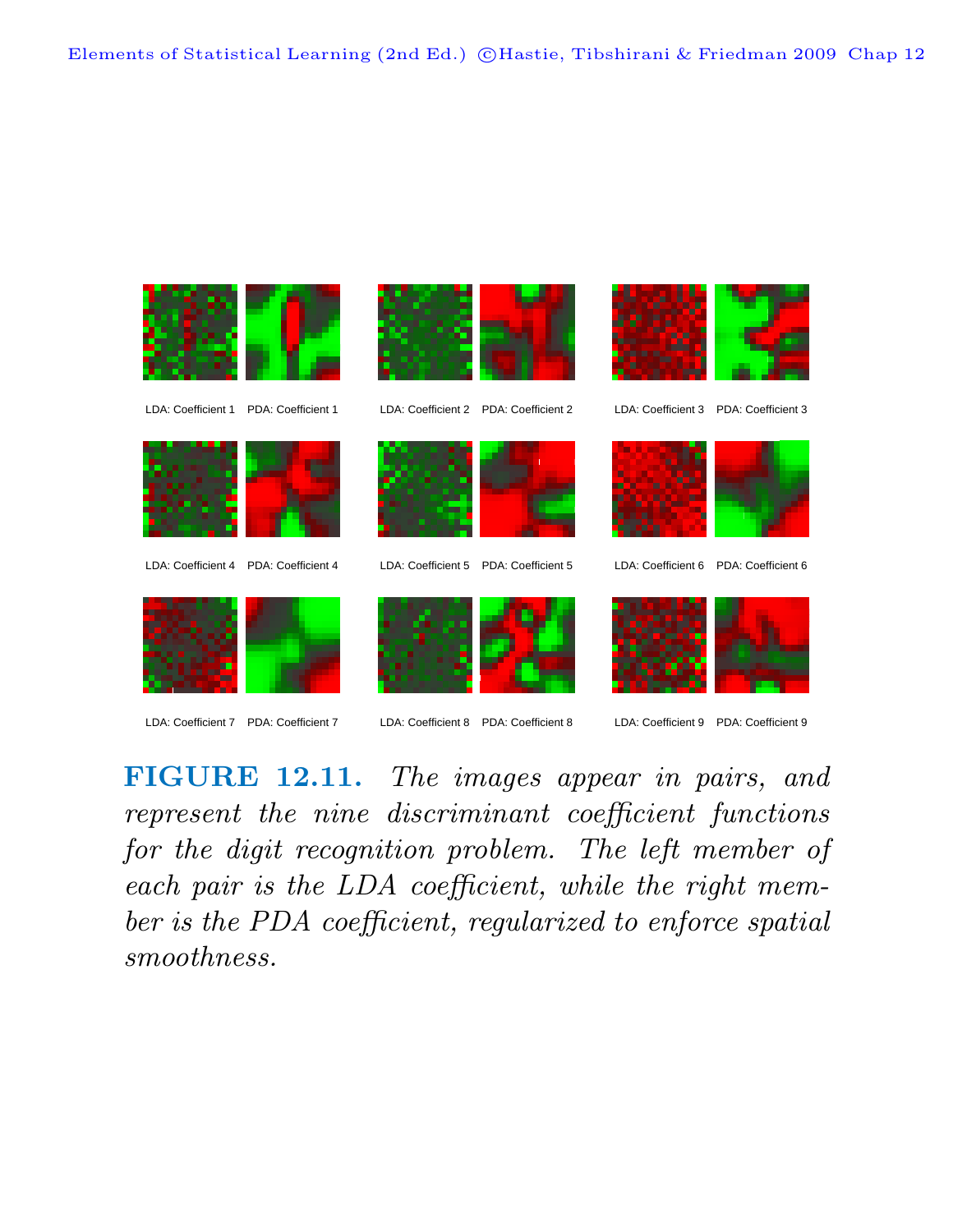

PDA: Discriminant Coordinate 1

**FIGURE 12.12.** The first two penalized canonical variates, evaluated for the test data. The circles indicate the class centroids. The first coordinate contrasts mainly 0's and 1's, while the second contrasts 6's and  $7/9$ 's.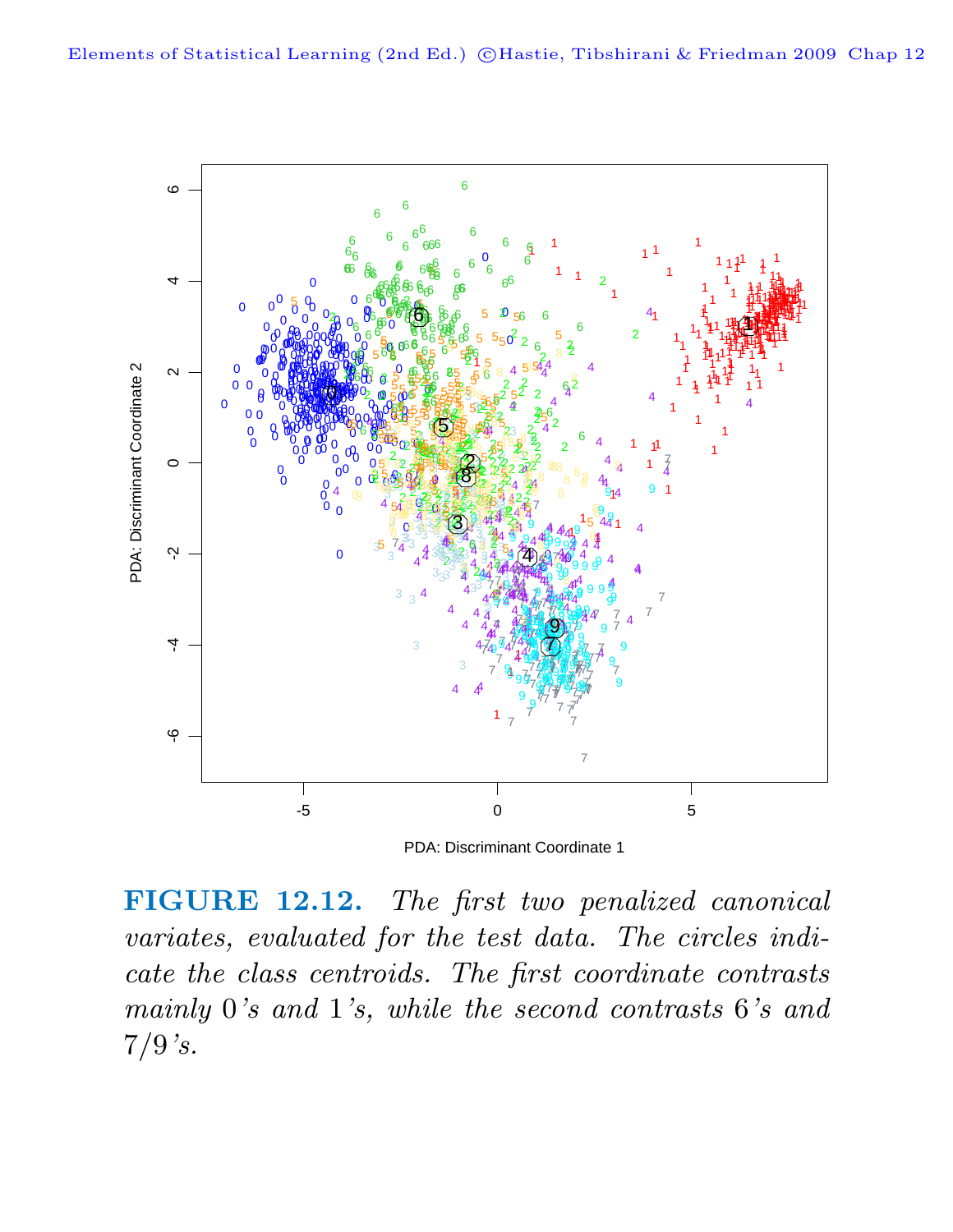Elements of Statistical Learning (2nd Ed.) ©Hastie, Tibshirani & Friedman 2009 Chap 12



FDA / MARS - Degree 2





FIGURE 12.13. FDA and MDA on the mixture data. The upper plot uses FDA with MARS as the regression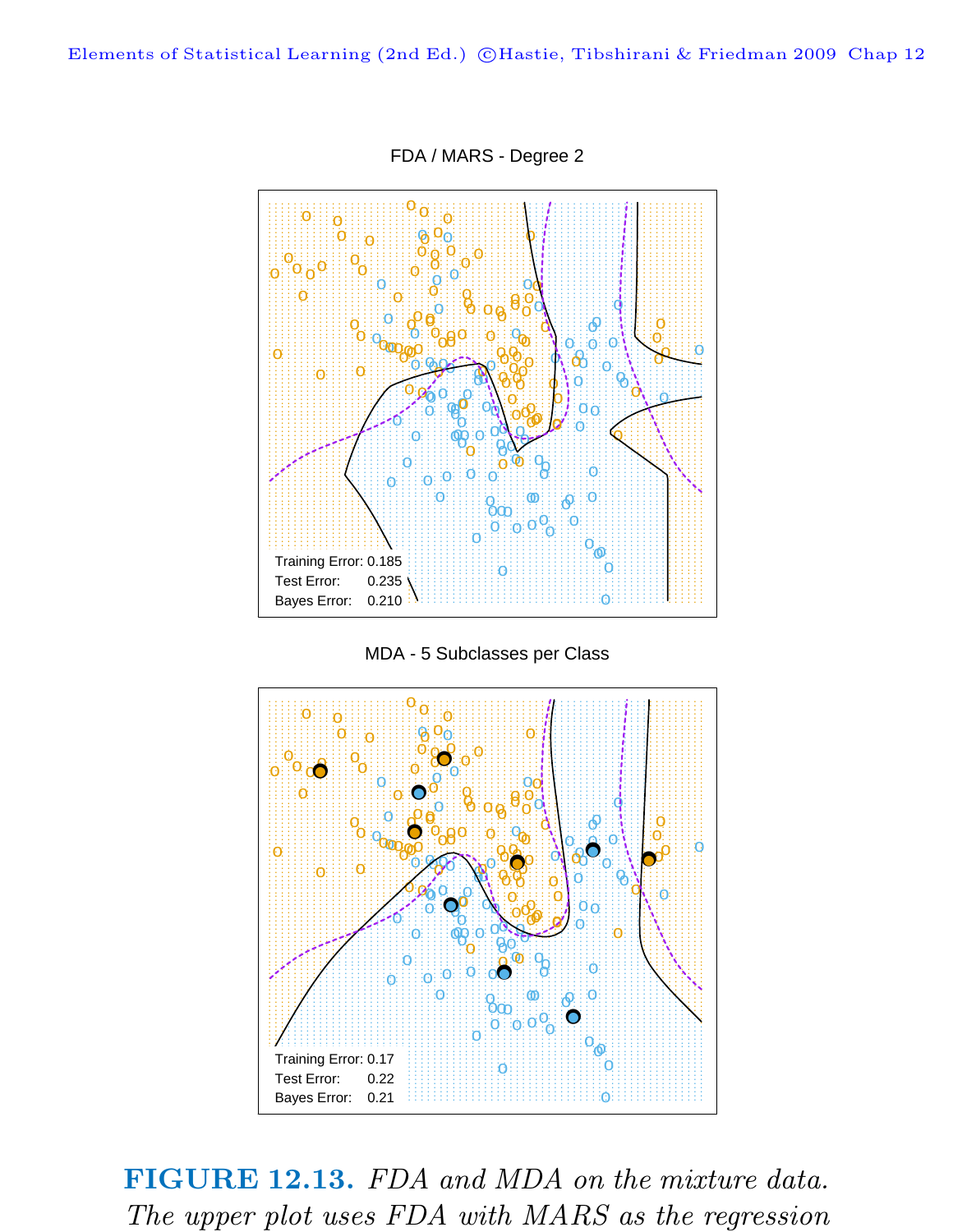

**FIGURE 12.14.** Some examples of the waveforms generated from model (12.64) before the Gaussian noise is added.